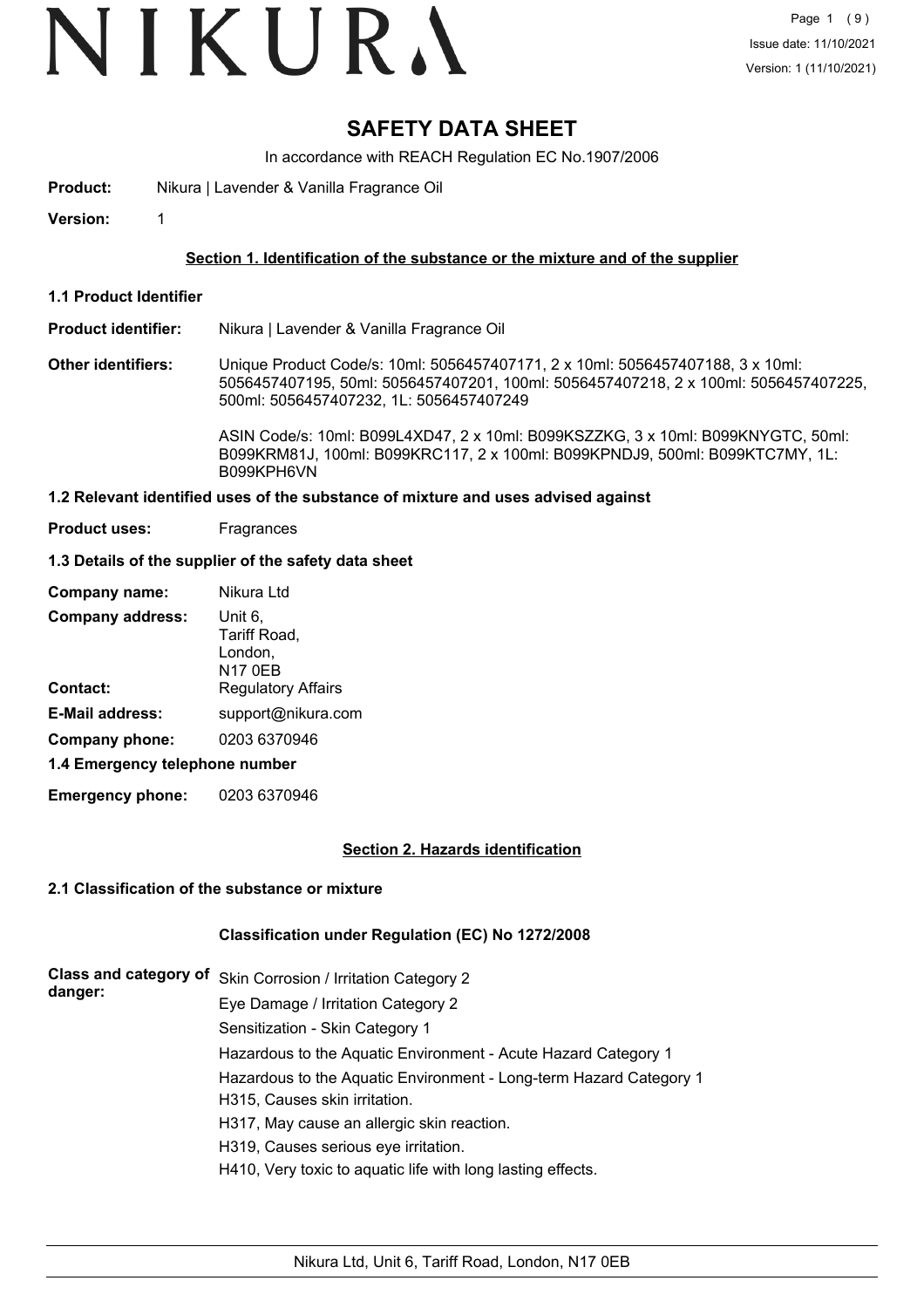### **SAFETY DATA SHEET**

In accordance with REACH Regulation EC No.1907/2006

**Product:** Nikura | Lavender & Vanilla Fragrance Oil

**Version:** 1

**2.2 Label elements**

|                              | Classification under Regulation (EC) No 1272/2008                                                                                                                                                                               |
|------------------------------|---------------------------------------------------------------------------------------------------------------------------------------------------------------------------------------------------------------------------------|
| Signal word:                 | Warning                                                                                                                                                                                                                         |
| <b>Hazard statements:</b>    | H315, Causes skin irritation.                                                                                                                                                                                                   |
|                              | H317, May cause an allergic skin reaction.                                                                                                                                                                                      |
|                              | H319, Causes serious eye irritation.                                                                                                                                                                                            |
|                              | H410, Very toxic to aquatic life with long lasting effects.                                                                                                                                                                     |
| Supplemental<br>Information: | EUH208, Contains Hydroxycitronellal, d-Limonene. May produce an allergic reaction.                                                                                                                                              |
| <b>Precautionary</b>         | P261, Avoid breathing vapour or dust.                                                                                                                                                                                           |
| statements:                  | P264, Wash hands and other contacted skin thoroughly after handling.                                                                                                                                                            |
|                              | P272, Contaminated work clothing should not be allowed out of the workplace.                                                                                                                                                    |
|                              | P273, Avoid release to the environment.                                                                                                                                                                                         |
|                              | P280, Wear protective gloves/eye protection/face protection.                                                                                                                                                                    |
|                              | P302/352, IF ON SKIN: Wash with plenty of soap and water.                                                                                                                                                                       |
|                              | P305/351/338, IF IN EYES: Rinse cautiously with water for several minutes. Remove contact<br>lenses, if present and easy to do. Continue rinsing.<br>P333/313, If skin irritation or rash occurs: Get medical advice/attention. |
|                              | P337/313, If eye irritation persists: Get medical advice/attention.                                                                                                                                                             |
|                              | P362, Take off contaminated clothing and wash before reuse.                                                                                                                                                                     |
|                              | P391, Collect spillage.                                                                                                                                                                                                         |
|                              | P501, Dispose of contents/container to approved disposal site, in accordance with local<br>regulations.                                                                                                                         |
| Pictograms:                  |                                                                                                                                                                                                                                 |

**Pictograms:**

**2.3 Other hazards**

**Other hazards:** None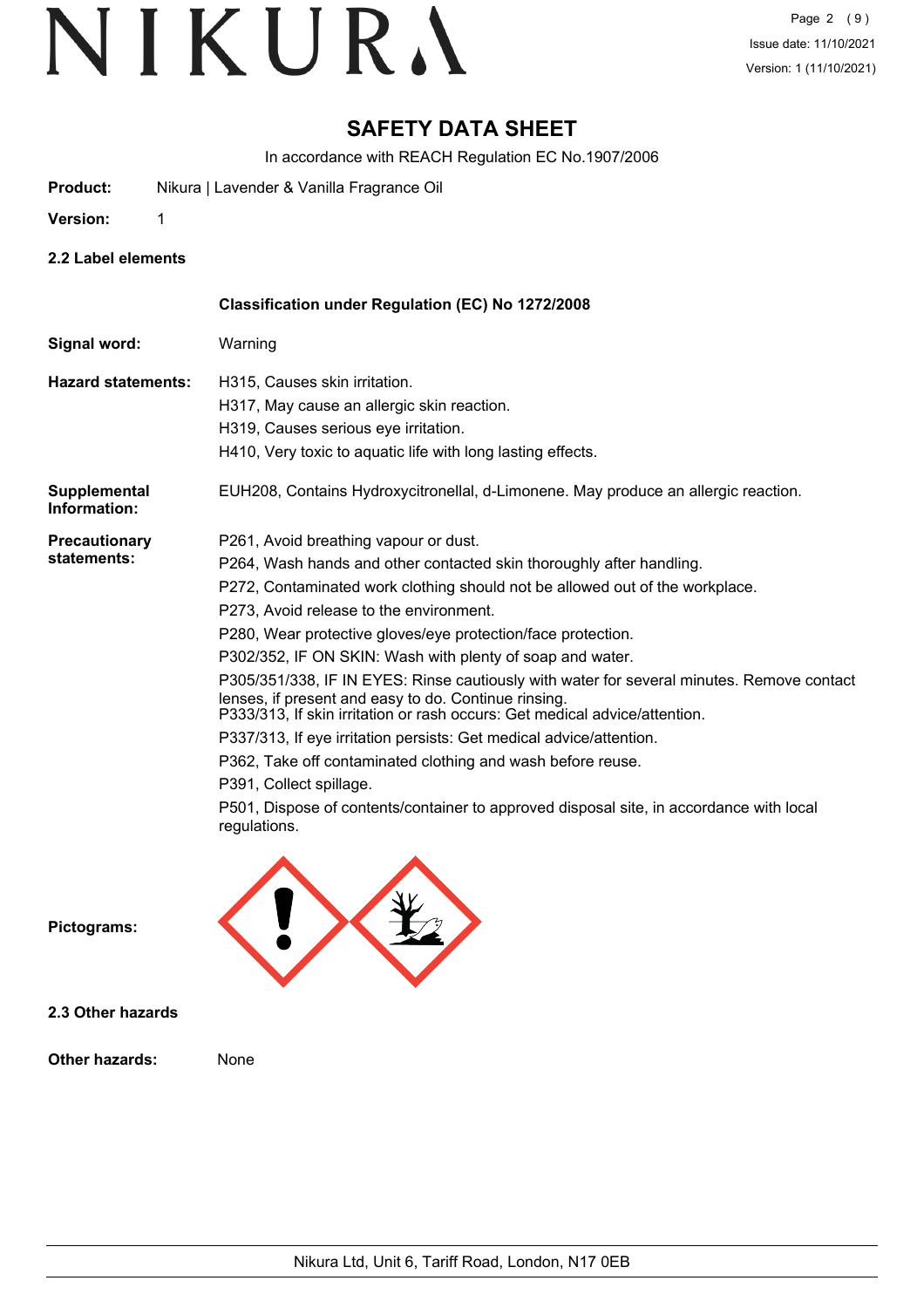### **SAFETY DATA SHEET**

In accordance with REACH Regulation EC No.1907/2006

**Product:** Nikura | Lavender & Vanilla Fragrance Oil

**Version:** 1

#### **Section 3. Composition / information on ingredients**

#### **3.2 Mixtures**

#### **Contains:**

| <b>Name</b>                                                                                 | <b>CAS</b> | <b>EC</b> | <b>REACH Registration</b><br>No. | %           | <b>Classification for</b><br>(CLP) 1272/2008                                                                                            |
|---------------------------------------------------------------------------------------------|------------|-----------|----------------------------------|-------------|-----------------------------------------------------------------------------------------------------------------------------------------|
| Dihydromyrcenol                                                                             | 18479-58-8 | 242-362-4 |                                  | 10-<20%     | Skin Irrit. 2-Eye Irrit. 2;<br>H315-H319.-                                                                                              |
| Linalool                                                                                    | 78-70-6    | 201-134-4 |                                  | $5 - 10%$   | Skin Irrit. 2-Eye Irrit. 2-<br>Skin Sens. 1B;H315-<br>H317-H319,-                                                                       |
| 1-(5,6,7,8-Tetrahydro-<br>$3,5,5,6,8,8$ -hexamethyl-<br>2-naphthyl)ethan-1-one<br>(Fixolid) | 1506-02-1  | 216-133-4 |                                  | $5 - 10%$   | Acute Tox. 4-Aquatic<br>Acute 1-Aquatic<br>Chronic 1;H302-H410,-                                                                        |
| Phenethyl alcohol                                                                           | 60-12-8    | 200-456-2 |                                  | $5 - 10%$   | Acute Tox. 4-Eye Irrit.<br>2:H302-H319.-                                                                                                |
| $1-(1,2,3,4,5,6,7,8-$<br>Octahydro-2,3,8,8-<br>tetramethyl-2-<br>naphthalenyl)ethanone      | 54464-57-2 | 259-174-3 |                                  | $5 - 10%$   | Skin Irrit, 2-Skin Sens.<br>1B-Aquatic Chronic 1;<br>H315-H317-H410,-                                                                   |
| Benzyl benzoate                                                                             | 120-51-4   | 204-402-9 |                                  | 5-<10%      | Acute Tox. 4-Aquatic<br>Acute 1-Aquatic<br>Chronic 2;H302-H400-<br>H411,-                                                               |
| Linalyl acetate                                                                             | 115-95-7   | 204-116-4 |                                  | $5 - 10%$   | Skin Irrit, 2-Skin Sens.<br>1B;H315-H317,-                                                                                              |
| alpha-iso-Methylionone                                                                      | 127-51-5   | 204-846-3 |                                  | $5 - 10%$   | Skin Sens. 1B-Aquatic<br>Chronic 2;H317-H411.-                                                                                          |
| 1,3,4,6,7,8-Hexahydro-<br>4,6,6,7,8,8-<br>hexamethylcyclopenta-<br>lgamma-2-benzopyran      | 1222-05-5  | 214-946-9 |                                  | $5 - 10%$   | Aquatic Acute 1-<br>Aquatic Chronic 1;<br>H410.-                                                                                        |
| Hydroxycitronellal                                                                          | 107-75-5   | 203-518-7 |                                  | $1 - 5%$    | Eye Irrit. 2-Skin Sens.<br>1B:H317-H319.-                                                                                               |
| <b>I</b> d-Limonene                                                                         | 5989-27-5  | 227-813-5 |                                  | $0.1 - 1\%$ | Flam. Lig. 3-Skin Irrit.<br>2-Skin Sens. 1B-Asp.<br>Tox 1-Aquatic Acute 1-<br>Aquatic Chronic 3;<br>H226-H304-H315-<br>H317-H400-H412,- |

#### **Substances with Community workplace exposure limits:**

Not Applicable

**Substances that are persistent, bioaccumulative and toxic or very persistent and very bioaccumulative, greater than 0.1%:**

Not Applicable

#### **Section 4. First-aid measures**

#### **4.1 Description of first aid measures**

| Inhalation:           | Remove from exposure site to fresh air, keep at rest, and obtain medical attention.                                                 |
|-----------------------|-------------------------------------------------------------------------------------------------------------------------------------|
| Eye exposure:         | IF IN EYES: Rinse cautiously with water for several minutes. Remove contact lenses, if present<br>and easy to do. Continue rinsing. |
| <b>Skin exposure:</b> | IF ON SKIN: Wash with plenty of soap and water.                                                                                     |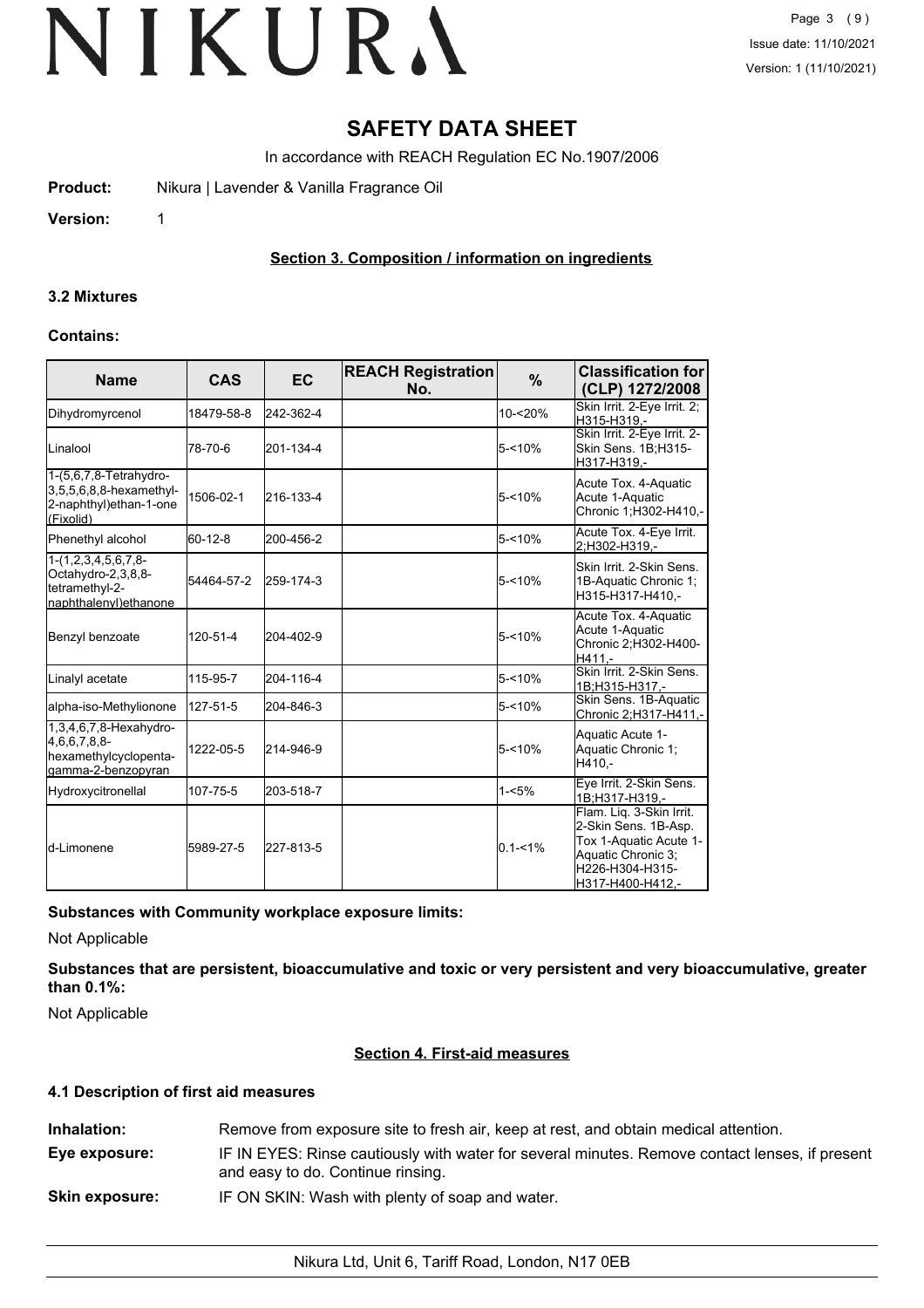## VIKURA

Page 4 (9) Issue date: 11/10/2021 Version: 1 (11/10/2021)

### **SAFETY DATA SHEET**

In accordance with REACH Regulation EC No.1907/2006

**Product:** Nikura | Lavender & Vanilla Fragrance Oil

**Version:** 1

**Ingestion:** Rinse mouth with water and obtain medical attention.

**4.2 Most important symptoms and effects, both acute and delayed**

Causes skin irritation. May cause an allergic skin reaction. Causes serious eye irritation.

#### **4.3 Indication of any immediate medical attention and special treatment needed**

None expected, see Section 4.1 for further information.

#### **SECTION 5: Firefighting measures**

#### **5.1 Extinguishing media**

Suitable media: Carbon dioxide, Dry chemical, Foam.

#### **5.2 Special hazards arising from the substance or mixture**

In case of fire, may be liberated: Carbon monoxide, Unidentified organic compounds.

#### **5.3 Advice for fire fighters:**

In case of insufficient ventilation, wear suitable respiratory equipment.

#### **Section 6. Accidental release measures**

#### **6.1 Personal precautions, protective equipment and emergency procedures:**

Avoid inhalation. Avoid contact with skin and eyes. See protective measures under Section 7 and 8.

#### **6.2 Environmental precautions:**

Keep away from drains, surface and ground water, and soil.

#### **6.3 Methods and material for containment and cleaning up:**

Remove ignition sources. Provide adequate ventilation. Avoid excessive inhalation of vapours. Contain spillage immediately by use of sand or inert powder. Dispose of according to local regulations.

#### **6.4 Reference to other sections:**

Also refer to sections 8 and 13.

#### **Section 7. Handling and storage**

#### **7.1 Precautions for safe handling:**

Keep away from heat, sparks, open flames and hot surfaces. - No smoking. Use personal protective equipment as required. Use in accordance with good manufacturing and industrial hygiene practices. Use in areas with adequate ventilation Do not eat, drink or smoke when using this product.

Nikura Ltd, Unit 6, Tariff Road, London, N17 0EB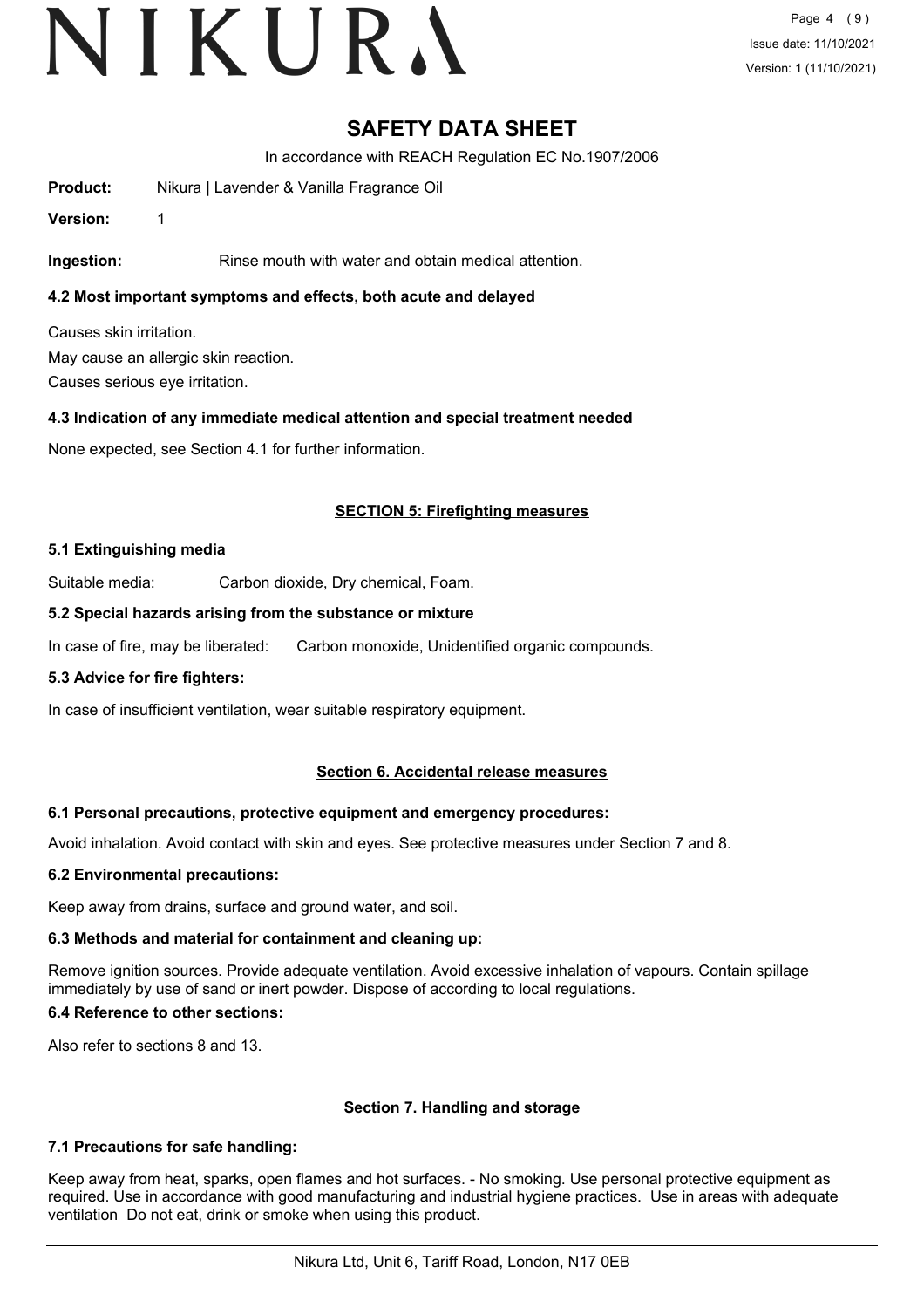# VIKURA

### **SAFETY DATA SHEET**

In accordance with REACH Regulation EC No.1907/2006

**Product:** Nikura | Lavender & Vanilla Fragrance Oil

**Version:** 1

#### **7.2 Conditions for safe storage, including any incompatibilities:**

Store in a well-ventilated place. Keep container tightly closed. Keep cool. Ground/bond container and receiving equipment. Use explosion-proof electrical, ventilating and lighting equipment. Use only non-sparking tools. Take precautionary measures against static discharge.

#### **7.3 Specific end use(s):**

Fragrances: Use in accordance with good manufacturing and industrial hygiene practices.

#### **Section 8. Exposure controls/personal protection**

#### **8.1 Control parameters**

Workplace exposure limits: Not Applicable

#### **8.2 Exposure Controls**

#### **Eye / Skin Protection**

Wear protective gloves/eye protection/face protection

#### **Respiratory Protection**

Under normal conditions of use and where adequate ventilation is available to prevent build up of excessive vapour, this material should not require special engineering controls. However, in conditions of high or prolonged use, or high temperature or other conditions which increase exposure, the following engineering controls can be used to minimise exposure to personnel: a) Increase ventilation of the area with local exhaust ventilation. b) Personnel can use an approved, appropriately fitted respirator with organic vapour cartridge or canisters and particulate filters. c) Use closed systems for transferring and processing this material.

Also refer to Sections 2 and 7.

#### **Section 9. Physical and chemical properties**

#### **9.1 Information on basic physical and chemical properties**

|                                               | Not determined                               |
|-----------------------------------------------|----------------------------------------------|
| Appearance:                                   |                                              |
| Odour:                                        | Not determined                               |
| <b>Odour threshold:</b>                       | Not determined                               |
| pH:                                           | Not determined                               |
| Melting point / freezing point:               | Not determined                               |
| Initial boiling point / range:                | Not determined                               |
| <b>Flash point:</b>                           | 106 $^{\circ}$ C                             |
| <b>Evaporation rate:</b>                      | Not determined                               |
| Flammability (solid, gas):                    | Not determined                               |
| Upper/lower flammability or explosive limits: | Product does not present an explosion hazard |
| Vapour pressure:                              | Not determined                               |
| Vapour density:                               | Not determined                               |
| <b>Relative density:</b>                      | Not determined                               |
| Solubility(ies):                              | Not determined                               |
|                                               |                                              |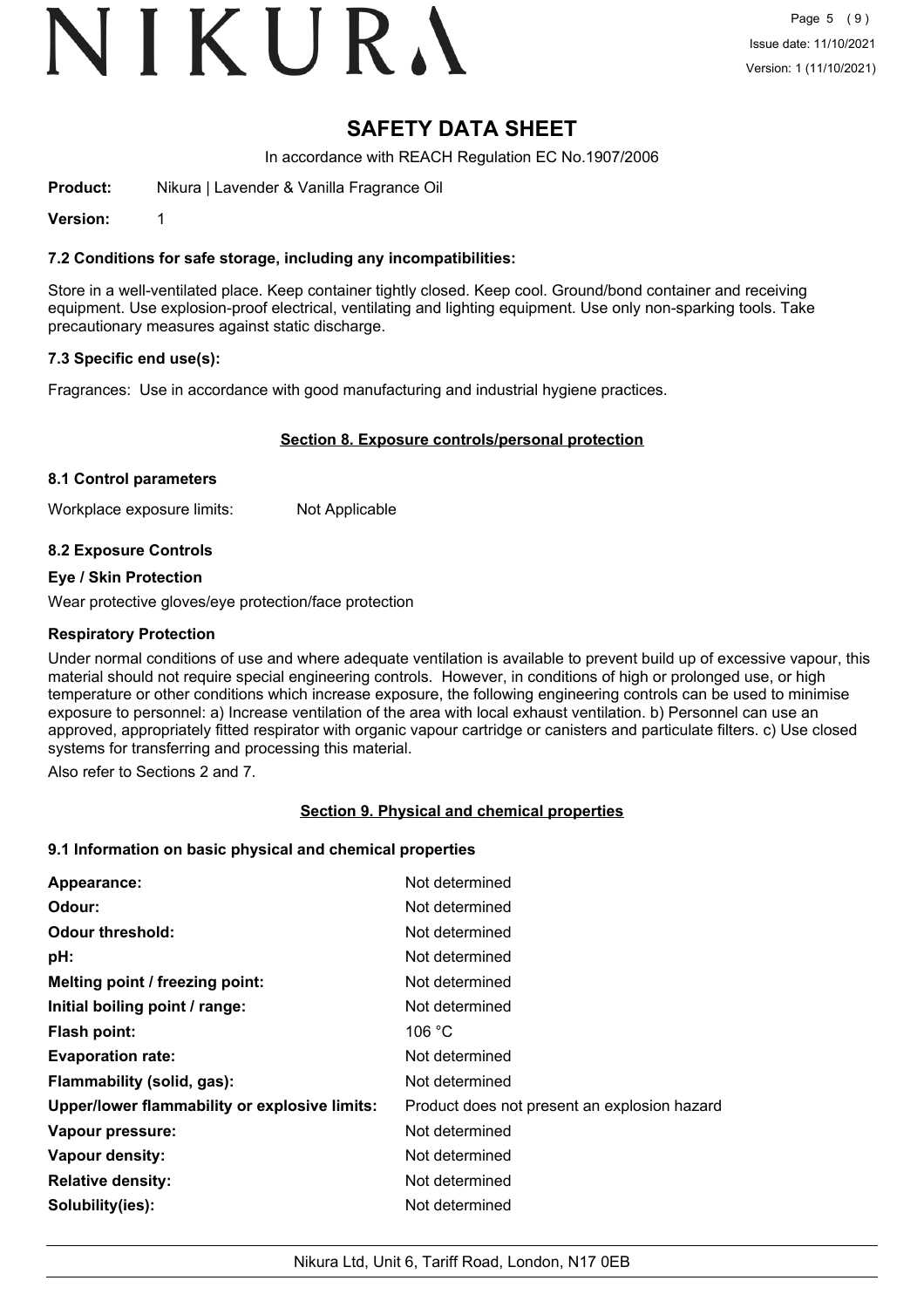Page 6 (9) Issue date: 11/10/2021 Version: 1 (11/10/2021)

### **SAFETY DATA SHEET**

In accordance with REACH Regulation EC No.1907/2006

| <b>Product:</b>              | Nikura   Lavender & Vanilla Fragrance Oil |                |
|------------------------------|-------------------------------------------|----------------|
| <b>Version:</b>              | 1                                         |                |
|                              | Partition coefficient: n-octanol/water:   | Not determined |
|                              | <b>Auto-ignition temperature:</b>         | Not determined |
| Decomposition temperature:   |                                           | Not determined |
| <b>Viscosity:</b>            |                                           | Not determined |
| <b>Explosive properties:</b> |                                           | Not expected   |
| <b>Oxidising properties:</b> |                                           | Not expected   |

**9.2 Other information:** None available

#### **Section 10. Stability and reactivity**

#### **10.1 Reactivity:**

Presents no significant reactivity hazard, by itself or in contact with water.

#### **10.2 Chemical stability:**

Good stability under normal storage conditions.

#### **10.3 Possibility of hazardous reactions:**

Not expected under normal conditions of use.

#### **10.4 Conditions to avoid:**

Avoid extreme heat.

### **10.5 Incompatible materials:**

Avoid contact with strong acids, alkalis or oxidising agents.

#### **10.6 Hazardous decomposition products:**

Not expected.

#### **Section 11. Toxicological information**

#### **11.1 Information on toxicological effects**

This mixture has not been tested as a whole for health effects. The health effects have been calculated using the methods outlined in Regulation (EC) No 1272/2008 (CLP).

| <b>Acute Toxicity:</b>                    | Based on available data the classification criteria are not met. |
|-------------------------------------------|------------------------------------------------------------------|
| <b>Acute Toxicity Oral</b>                | 3241                                                             |
| <b>Acute Toxicity Dermal</b>              | >5000                                                            |
| <b>Acute Toxicity Inhalation</b>          | Not Available                                                    |
| <b>Skin corrosion/irritation:</b>         | Skin Corrosion / Irritation Category 2                           |
| Serious eye damage/irritation:            | Eye Damage / Irritation Category 2                               |
| <b>Respiratory or skin sensitisation:</b> | Sensitization - Skin Category 1                                  |
| Germ cell mutagenicity:                   | Based on available data the classification criteria are not met. |
| <b>Carcinogenicity:</b>                   | Based on available data the classification criteria are not met. |
| <b>Reproductive toxicity:</b>             | Based on available data the classification criteria are not met. |
| <b>STOT-single exposure:</b>              | Based on available data the classification criteria are not met. |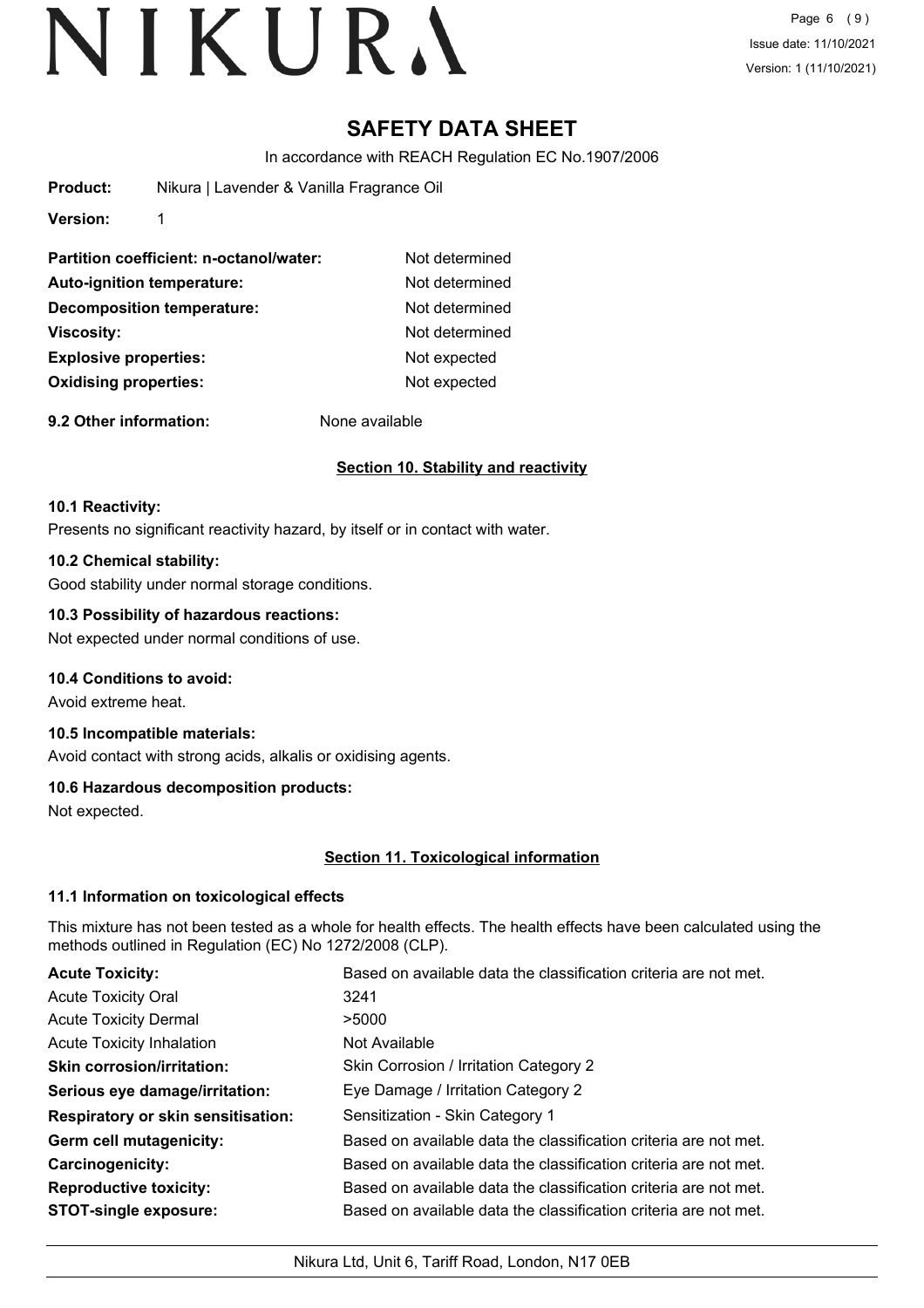## **SAFETY DATA SHEET**

In accordance with REACH Regulation EC No.1907/2006

**Product:** Nikura | Lavender & Vanilla Fragrance Oil

**Version:** 1

| <b>STOT-repeated exposure:</b> | Based on available data the classification criteria are not met. |
|--------------------------------|------------------------------------------------------------------|
| <b>Aspiration hazard:</b>      | Based on available data the classification criteria are not met. |

#### **Information about hazardous ingredients in the mixture**

| Ingredient                                                                                          | <b>CAS</b>  | EC        | LD50/ATE Oral | LD50/ATE<br><b>Dermal</b> | LC50/ATE<br><b>Inhalation</b> | <b>LC50</b><br><b>Route</b> |
|-----------------------------------------------------------------------------------------------------|-------------|-----------|---------------|---------------------------|-------------------------------|-----------------------------|
| $1-(5,6,7,8-Tetrahydro-$<br>$ 3,5,5,6,8,8$ -hexamethyl-<br>2-naphthyl) ethan-1-one<br>$ $ (Fixolid) | 1506-02-1   | 216-133-4 | 1000          | Not available             | Not available                 | <b>Not</b><br>lavailable    |
| Benzyl benzoate                                                                                     | 120-51-4    | 204-402-9 | 1500          | 4000                      | Not available                 | Not<br>available            |
| Phenethyl alcohol                                                                                   | $ 60-12-8 $ | 200-456-2 | 1610          | 2500                      | Not available                 | Not<br>available            |

Refer to Sections 2 and 3 for additional information.

#### **Section 12. Ecological information**

#### **12.1 Toxicity:**

Very toxic to aquatic life with long lasting effects.

- **12.2 Persistence and degradability:** Not available
- **12.3 Bioaccumulative potential:** Not available
- **12.4 Mobility in soil:** Not available

#### **12.5 Results of PBT and vPvB assessment:**

This substance does not meet the PBT/vPvB criteria of REACH, annex XIII.

**12.6 Other adverse effects:** Not available

#### **Section 13. Disposal considerations**

#### **13.1 Waste treatment methods:**

Dispose of in accordance with local regulations. Avoid disposing into drainage systems and into the environment. Empty containers should be taken to an approved waste handling site for recycling or disposal.

#### **Section 14. Transport information**

| 14.1 UN number:                    | UN3082                                                                                                                                                                                                                   |
|------------------------------------|--------------------------------------------------------------------------------------------------------------------------------------------------------------------------------------------------------------------------|
| 14.2 UN Proper Shipping Name:      | ENVIRONMENTALLY HAZARDOUS SUBSTANCE, LIQUID, N.O.S.<br>$(1,3,4,6,7,8$ -Hexahydro-4,6,6,7,8,8-hexamethylcyclopenta-gamma-2-<br>benzopyran, 1-(1,2,3,4,5,6,7,8-Octahydro-2,3,8,8-tetramethyl-2-<br>naphthalenyl) ethanone) |
| 14.3 Transport hazard class(es):   | 9                                                                                                                                                                                                                        |
| <b>Sub Risk:</b>                   |                                                                                                                                                                                                                          |
| 14.4. Packing Group:               | Ш                                                                                                                                                                                                                        |
| <b>14.5 Environmental hazards:</b> | This is an environmentally hazardous substance.                                                                                                                                                                          |
| 14.6 Special precautions for user: | None additional                                                                                                                                                                                                          |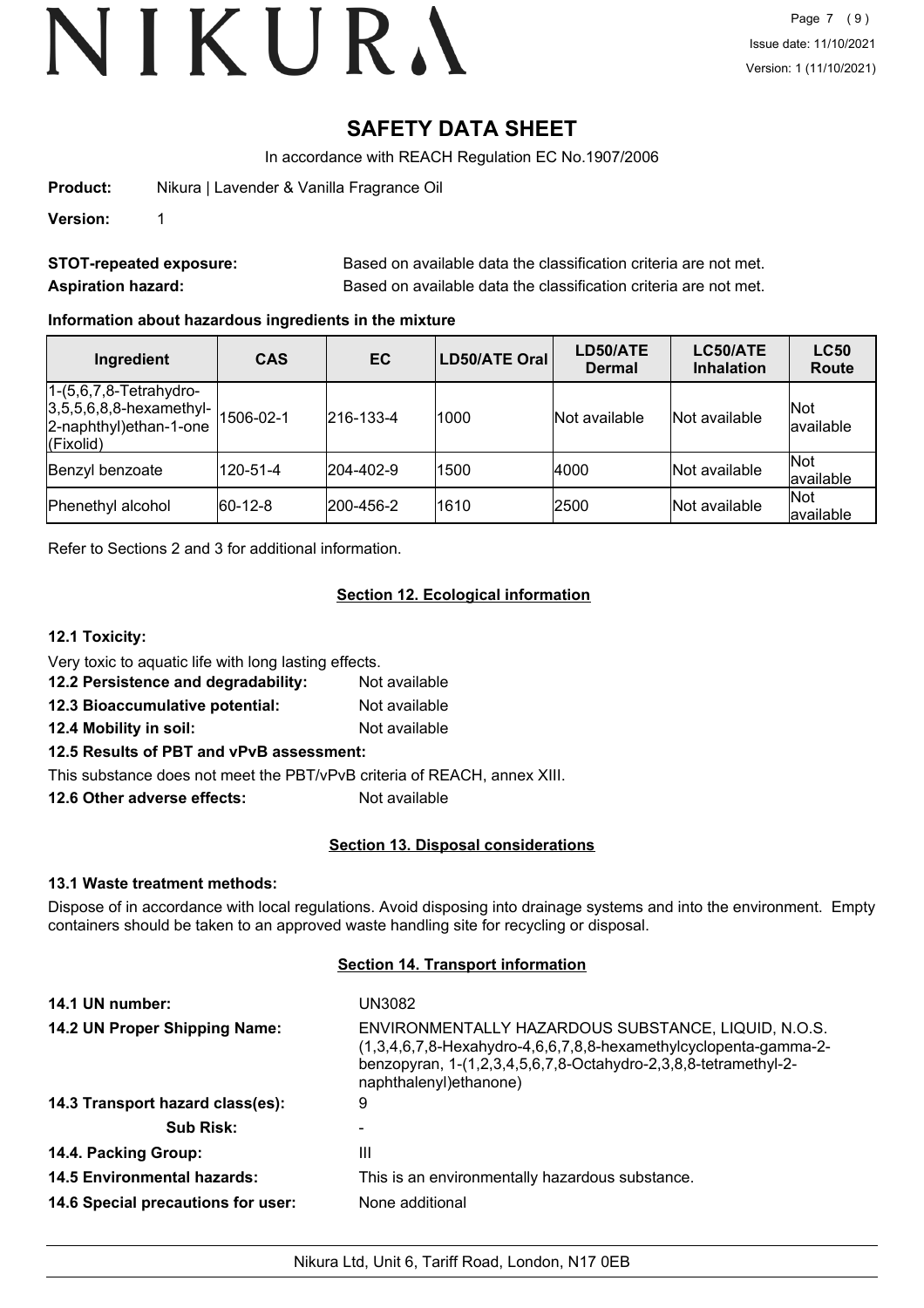### **SAFETY DATA SHEET**

In accordance with REACH Regulation EC No.1907/2006

**Product:** Nikura | Lavender & Vanilla Fragrance Oil

**Version:** 1

#### **14.7 Transport in bulk according to Annex II of MARPOL73/78 and the IBC Code:**

Not applicable

#### **Section 15. Regulatory information**

**15.1 Safety, health and environmental regulations/legislation specific for the substance or mixture** None additional

#### **15.2 Chemical Safety Assessment**

A Chemical Safety Assessment has not been carried out for this product.

| Section 16. Other information |                                                                                                               |  |
|-------------------------------|---------------------------------------------------------------------------------------------------------------|--|
| Concentration % Limits:       | EH A1=85.25% EH C1=86.67% EH C2=8.13% EH C3=0.81250000% EH<br>C4=52.00% SCI 2=20.72% EDI 2=24.64% SS 1=10.20% |  |
| Total Fractional Values:      | EH A1=1.17 EH C1=1.15 EH C2=12.31 EH C3=123.08 EH C4=1.92 SCI<br>2=4.83 EDI 2=4.06 SS 1=9.81                  |  |

**Section 16. Other information**

#### **Key to revisions:**

Not applicable

#### **Key to abbreviations:**

| Abbreviation      | <b>Meaning</b>                                                           |
|-------------------|--------------------------------------------------------------------------|
| Acute Tox. 4      | Acute Toxicity - Oral Category 4                                         |
| Aquatic Acute 1   | Hazardous to the Aquatic Environment - Acute Hazard Category 1           |
| Aquatic Chronic 1 | Hazardous to the Aquatic Environment - Long-term Hazard Category 1       |
| Aquatic Chronic 2 | Hazardous to the Aquatic Environment - Long-term Hazard Category 2       |
| Aquatic Chronic 3 | Hazardous to the Aquatic Environment - Long-term Hazard Category 3       |
| Asp. Tox 1        | <b>Aspiration Hazard Category 1</b>                                      |
| Eye Irrit. 2      | Eye Damage / Irritation Category 2                                       |
| Flam. Liq. 3      | Flammable Liquid, Hazard Category 3                                      |
| H226              | Flammable liquid and vapour.                                             |
| H302              | Harmful if swallowed.                                                    |
| H304              | May be fatal if swallowed and enters airways.                            |
| H315              | Causes skin irritation.                                                  |
| H317              | May cause an allergic skin reaction.                                     |
| H319              | Causes serious eye irritation.                                           |
| H400              | Very toxic to aquatic life.                                              |
| H410              | Very toxic to aquatic life with long lasting effects.                    |
| H411              | Toxic to aquatic life with long lasting effects.                         |
| H412              | Harmful to aquatic life with long lasting effects.                       |
| P210              | Keep away from heat, sparks, open flames and hot surfaces. - No smoking. |
| P233              | Keep container tightly closed.                                           |
| P240              | Ground/bond container and receiving equipment.                           |
| P241              | Use explosion-proof electrical, ventilating and lighting equipment.      |